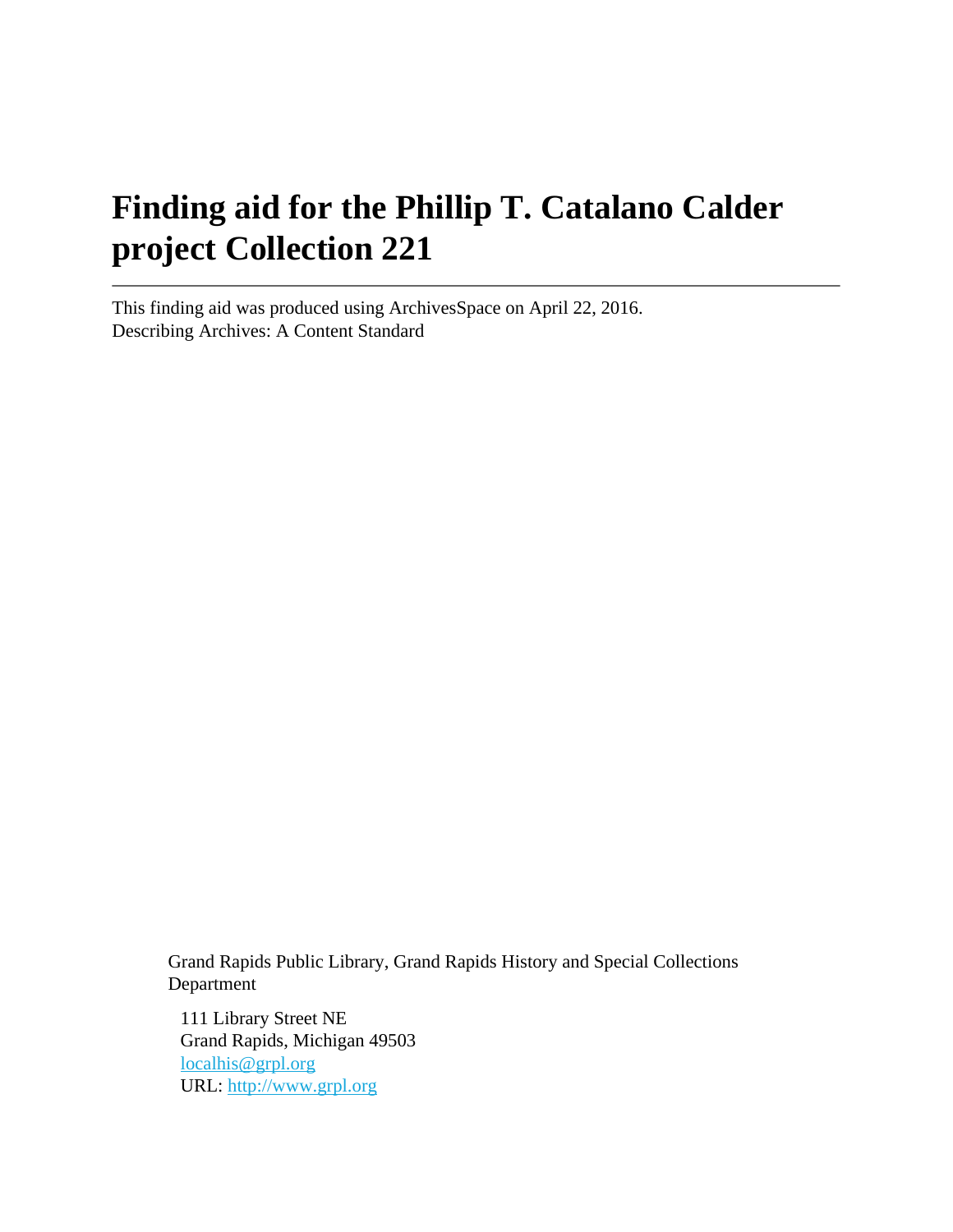# <span id="page-1-0"></span>**Table of Contents**

| Black white 8x10 by William Andrews, Advertising Photography (11). Received in envelop from Aves |  |
|--------------------------------------------------------------------------------------------------|--|
|                                                                                                  |  |
|                                                                                                  |  |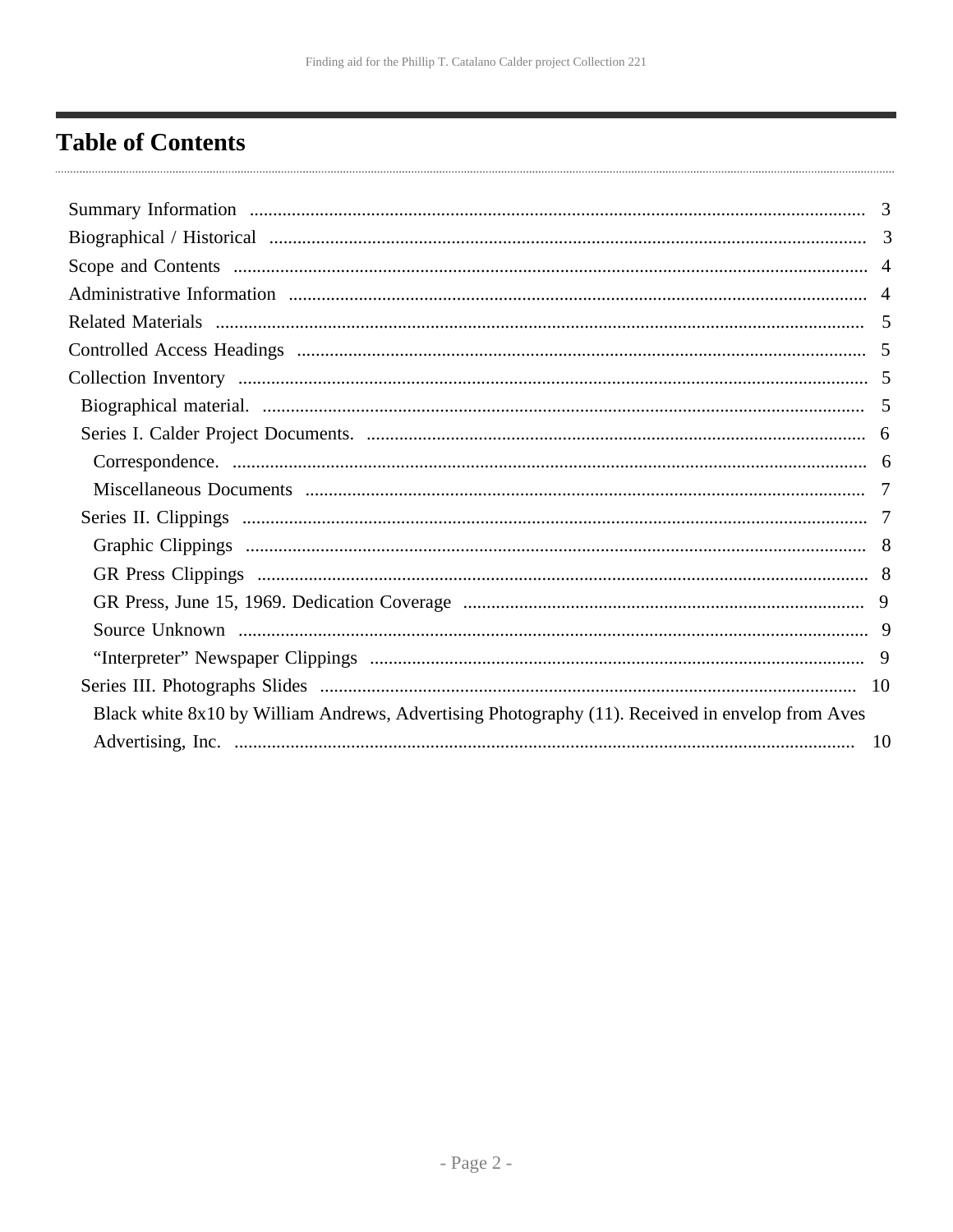### <span id="page-2-0"></span>**Summary Information**

| <b>Repository:</b>                  | Grand Rapids Public Library, Grand Rapids History and Special<br><b>Collections Department</b>                                                                                                                                                                                                                                                                                                                                                                                                                                                                                                                                                                                                                                                                                                        |  |
|-------------------------------------|-------------------------------------------------------------------------------------------------------------------------------------------------------------------------------------------------------------------------------------------------------------------------------------------------------------------------------------------------------------------------------------------------------------------------------------------------------------------------------------------------------------------------------------------------------------------------------------------------------------------------------------------------------------------------------------------------------------------------------------------------------------------------------------------------------|--|
| <b>Creator:</b>                     | Catalano, Phillip T.                                                                                                                                                                                                                                                                                                                                                                                                                                                                                                                                                                                                                                                                                                                                                                                  |  |
| <b>Title:</b>                       | Phillip T. Catalano Calder project                                                                                                                                                                                                                                                                                                                                                                                                                                                                                                                                                                                                                                                                                                                                                                    |  |
| ID:                                 | Collection 221                                                                                                                                                                                                                                                                                                                                                                                                                                                                                                                                                                                                                                                                                                                                                                                        |  |
| Date [inclusive]:                   | 1968-1984                                                                                                                                                                                                                                                                                                                                                                                                                                                                                                                                                                                                                                                                                                                                                                                             |  |
| <b>Physical Description:</b>        | 0.21 Linear Feet One box                                                                                                                                                                                                                                                                                                                                                                                                                                                                                                                                                                                                                                                                                                                                                                              |  |
| Language of the<br><b>Material:</b> | English                                                                                                                                                                                                                                                                                                                                                                                                                                                                                                                                                                                                                                                                                                                                                                                               |  |
| Abstract:                           | Phillip T. Catalano was chairman of a committee of the Grand Rapids<br>Transportation Club that oversaw shipping Alexander Calder's<br>sculpture, La Grande Vitesse. This collection provides information on<br>the process of moving the crates to Grand Rapids from the delivery<br>point at the Detroit Harbor. The crates were shipped from Biemont<br>Foundry in Tours, France via Antwerp on the Dutch ship, the Bonita.<br>Phillip Catalano worked with other members of the Grand Rapids<br>Transportation Club to achieve the safe delivery of the sculpture pieces<br>in May 1969. The business firms of various club members contributed<br>both personnel and equipment to the project. The collection includes<br>papers, news clippings and images of the sculpture under construction. |  |

**^** [Return to Table of Contents](#page-1-0)

### <span id="page-2-1"></span>**Biographical / Historical**

By February 1968, Phillip T. Catalano, Manager for Traffic & Distribution at Steelcase, Inc. of Grand Rapids, had assumed the position as Chairman of a committee within the Grand Rapids Transportation Club, to study moving "La Grande Vitesse" to Grand Rapids. This included exploration of transportation options and costs for moving the 42 tons of Alexander Calder's unconstructed sculpture from the specific port of entry.

A press release of March 12, 1969 announced that Catalano would chair a subsequent committee to handle the actual transport, supported by a host of services donated by Club members. On May 6, 1969, the steel arrived at the Detroit Harbor. Five firms with members in the Grand Rapids Transportation Club provided five large tractor-trailer combination vehicles and crew, plus support staff. Special permits were required to transport the oversized load over Michigan highways, from the Harbor to the Vanderberg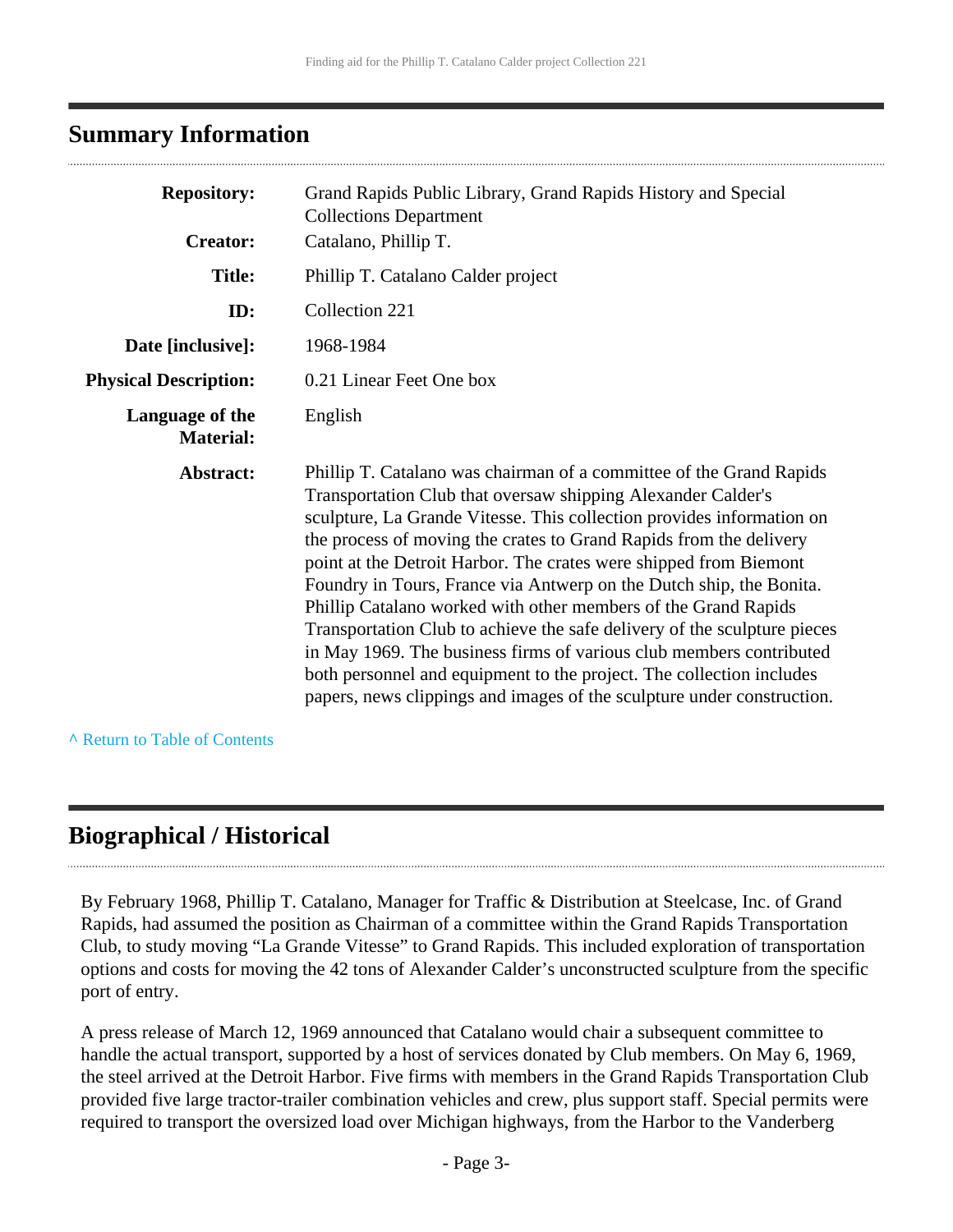Center in downtown Grand Rapids, where it was to be erected. A speech, which Catalano gave to the Transportation Club in the fall of 1969, chronicles his adventures in this capacity. His document "Notes on Calder Sculpture Project, Apr. 29, 1969," also provides names and details of the intense delivery time period between May 1-6, 1969. After delivery the sculpture was constructed at the Vanderberg Plaza by Haven-Busch Company, iron workers.

Little is currently known about Mr. Catalano, outside of the context of this project. A 1984 letter in these files shows Catalano still in his position at Steelcase at that time. A business card in these files names Catalano as Executive Director for Marketing & Sales for Southern Furniture Transport, Inc., Orlando, Florida giving a Grand Rapids phone number. An article, added to this collection, from the Grand Rapids Press Flair section documents Catalano's efforts to save the USS Des Moines, the vessel upon which he served during World War II.

**^** [Return to Table of Contents](#page-1-0)

### <span id="page-3-0"></span>**Scope and Contents**

This collection focuses on aspects of the Vandenberg Center Sculpture Project connected with the movement of the crated steel pieces of Alexander Calder's La Grande Vitesse sculpture to Grand Rapids, Michigan. In addition, some information on the subsequent installation and dedication of the sculpture is included.

Additional information on the project is located in the Nancy Mulnix Collection #001, and in a number of other sources throughout the Archives, the Local History collections and the general library collections.

Calder's La Grande Vitesse was an important national project, as it was the first public sculpture federally funded via the National Endowment for the Arts "Art in Public Places" program. Calder is considered one of the best American sculptors of the 20th century.

**^** [Return to Table of Contents](#page-1-0)

### <span id="page-3-1"></span>**Administrative Information**

#### **Publication Statement**

Grand Rapids Public Library, Grand Rapids History and Special Collections Department

111 Library Street NE Grand Rapids, Michigan 49503 [localhis@grpl.org](mailto:localhis@grpl.org)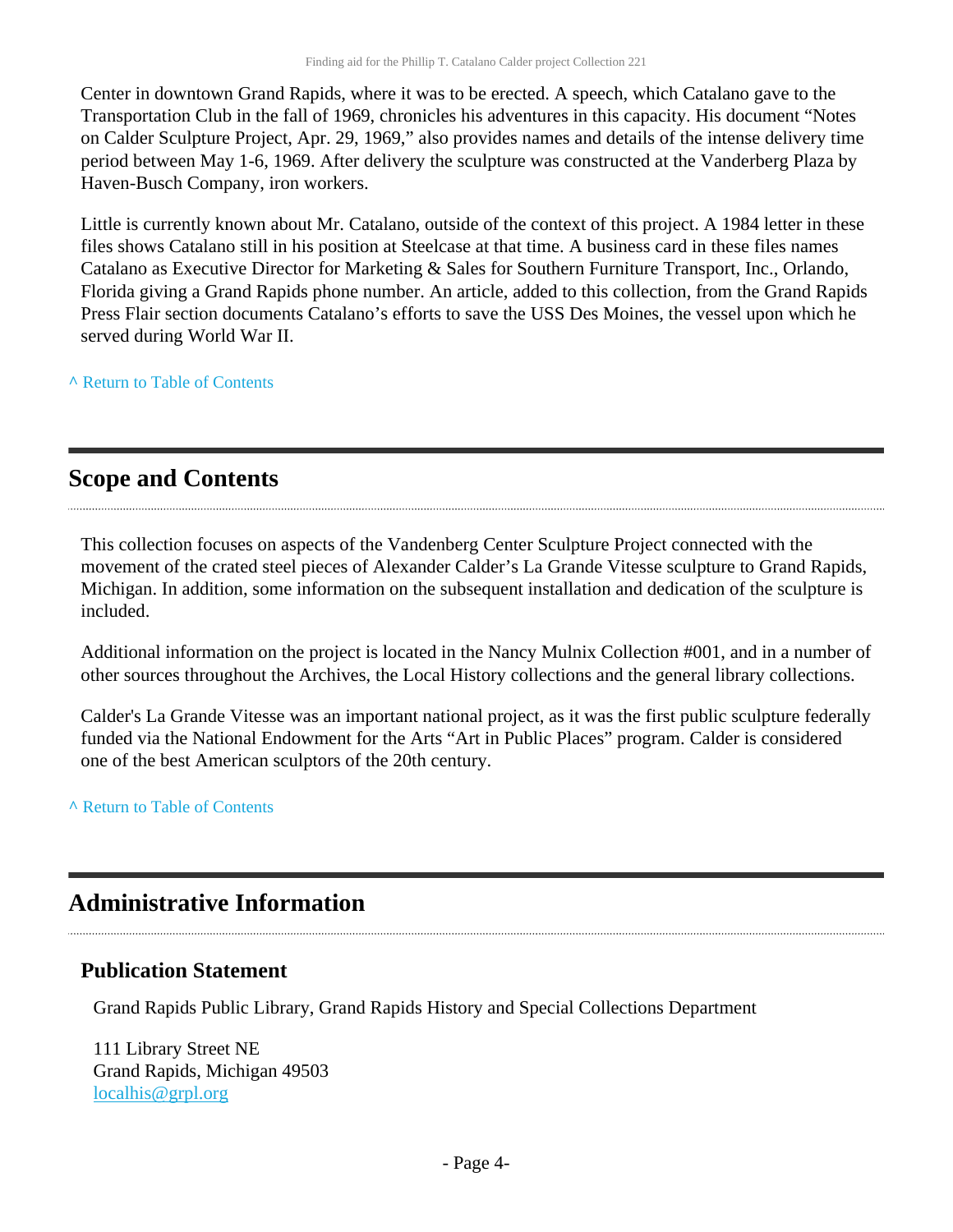URL:<http://www.grpl.org>

### **Immediate Source of Acquisition**

Phillip T. Catalano, accession number 1994.026

**^** [Return to Table of Contents](#page-1-0)

### <span id="page-4-0"></span>**Related Materials**

#### **Related Materials**

Coll. 001, Nancy Mulnix Collection Coll. 125, Box 958 Robinson Studio Collection. New City/ County Administration Building Complex Construction. Vandenberg Center, 1967-1968 Coll. 224, GRPL Art & Graphics Collection. Alexander Calder related work. Coll. 254, GR Building Collection. Vandenberg Center and specific buildings.

**^** [Return to Table of Contents](#page-1-0)

### <span id="page-4-1"></span>**Controlled Access Headings**

- Grande Vitesse -- Calder, Alexander, 1898-1976
- Grand Rapids (Mich.) -- History
- Catalano, Phillip T.
- Calder, Alexander, 1898-1976
- Grand Rapids Transportation Club

# <span id="page-4-2"></span>**Collection Inventory**

#### <span id="page-4-3"></span>**Biographical material.**

| <b>Title/Description</b> |        |           | <b>Instances</b> |
|--------------------------|--------|-----------|------------------|
|                          | $   -$ | ____<br>. |                  |

- Page 5-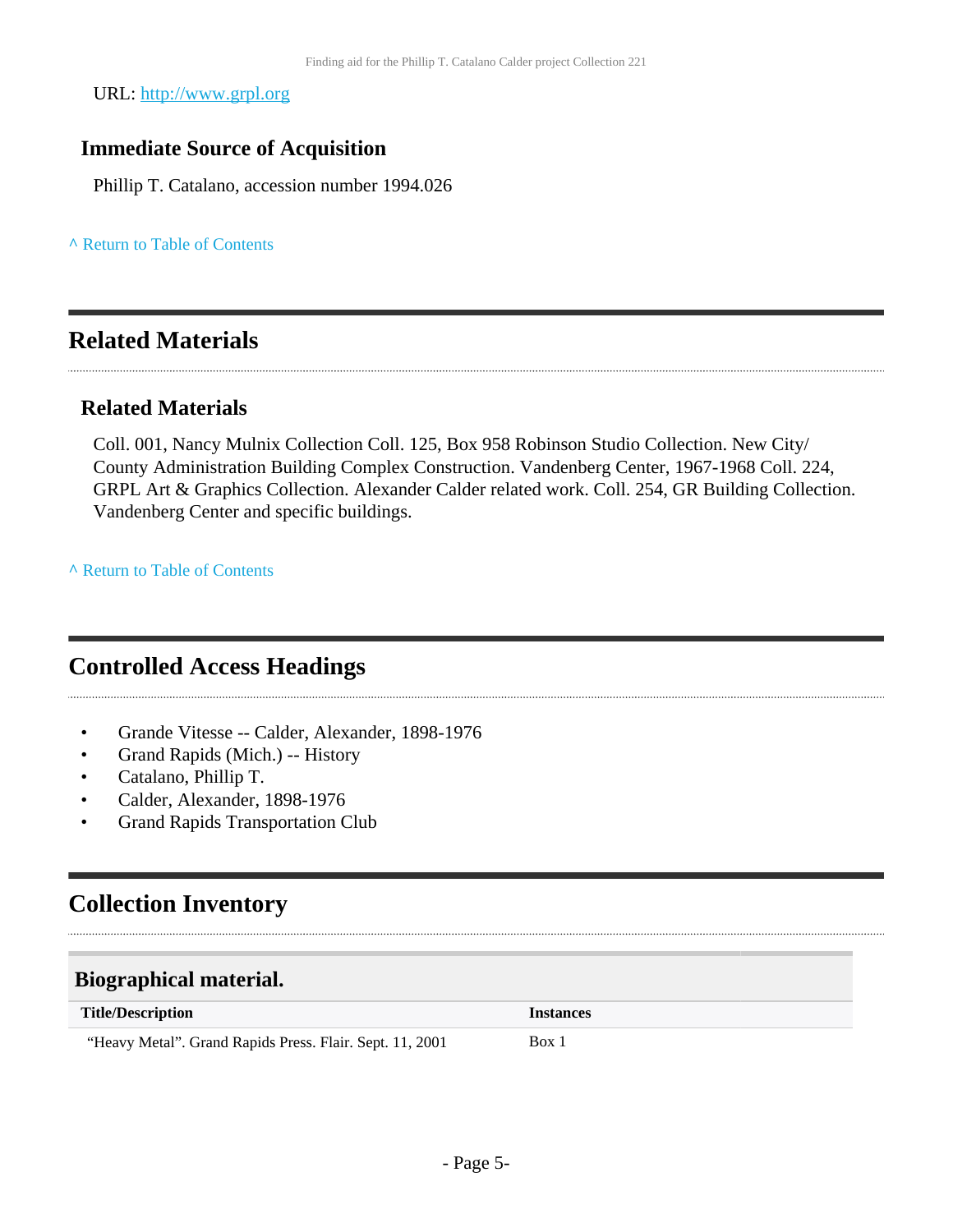#### Folder 1

#### <span id="page-5-0"></span>**Series I. Calder Project Documents.**

#### **Scope and Contents**

Includes original and photocopied documents, such as pink forms from the Detroit Harbor documenting damage to some of the shipping crates during the unloading.

### <span id="page-5-1"></span>**Correspondence.**

| <b>Title/Description</b>                                                                                                                                                                                                                                                          | <b>Instances</b>    |
|-----------------------------------------------------------------------------------------------------------------------------------------------------------------------------------------------------------------------------------------------------------------------------------|---------------------|
| From Keeler to Wege. RE: Shipment of Art. Memo. Nov. 7,<br>1968. To Miner Keeler from Peter Wege; Letter. Nov. 4, 1968.<br>Keeler Brass letterhead. List. "Description of the Shipping Cases<br>of the Calder for Grand Rapids"                                                   | Box 1               |
|                                                                                                                                                                                                                                                                                   | Folder <sub>2</sub> |
| Mar. 4, 1969 Memo. TO: Members of Mayor's<br>Committee, Vandenberg Center Sculpture Project. FROM: Peter<br>Wege Nancy Mulnix. Has annotations by Catalano for contacts<br>at various firms for assistance: Bob Fahrner, Gordon Buter, Bob<br>Stouten, Bill Hooker, James Scripps | Box 1               |
|                                                                                                                                                                                                                                                                                   | Folder <sub>2</sub> |
| March 12, 1969. Press Release. Announcing the formation of the                                                                                                                                                                                                                    | Box 1               |
| special committee within the Grand Rapids Transportation Club<br>to move the Calder.                                                                                                                                                                                              | Folder <sub>2</sub> |
| Mar. 17, 1969 Letter. TO: Phil Catalano FROM: M.S. Keeler<br>II RE: Confirming sailing of Dutch ship "The Bonita" set for<br>March 26 from Antwerp.                                                                                                                               | Box 1               |
|                                                                                                                                                                                                                                                                                   | Folder <sub>2</sub> |
| March 18, 1969. TO: Calder Sculpture Transportation                                                                                                                                                                                                                               | Box 1               |
| Committee. FROM: Catalano RE: March 13, 1969 GR Press<br>article, and information on the shipment.                                                                                                                                                                                | Folder <sub>2</sub> |
| Mar. 28, 1969. Letter. TO: Catalano FROM Gordon H. Buter,<br>on ATL, Associated Truck Lines, Inc. letterhead. Recommends<br>5 trucks to carry the width of the load.                                                                                                              | Box 1               |
|                                                                                                                                                                                                                                                                                   | Folder <sub>2</sub> |
| Thank you letter from Nancy to Phil [RE May 6, 1969]                                                                                                                                                                                                                              | Box 1               |
|                                                                                                                                                                                                                                                                                   | Folder <sub>3</sub> |
| May 29, 1969. Card from Peter Wege calling a June meeting.                                                                                                                                                                                                                        | Box 1               |
|                                                                                                                                                                                                                                                                                   | Folder <sub>2</sub> |
| June 12, 1969. Thank you letter. TO: Robert H. Fahrner. FROM:                                                                                                                                                                                                                     | Box 1               |
| Catalano. Attachment: List of Committee Members Truck<br>Drivers                                                                                                                                                                                                                  | Folder <sub>2</sub> |
| June 9 June 10, 1969 Memos. RE Transportation needs for the<br>Dedication. June 9, 1969. Stan Soltys; June 10, 1969. Bill Miller                                                                                                                                                  | Box 1               |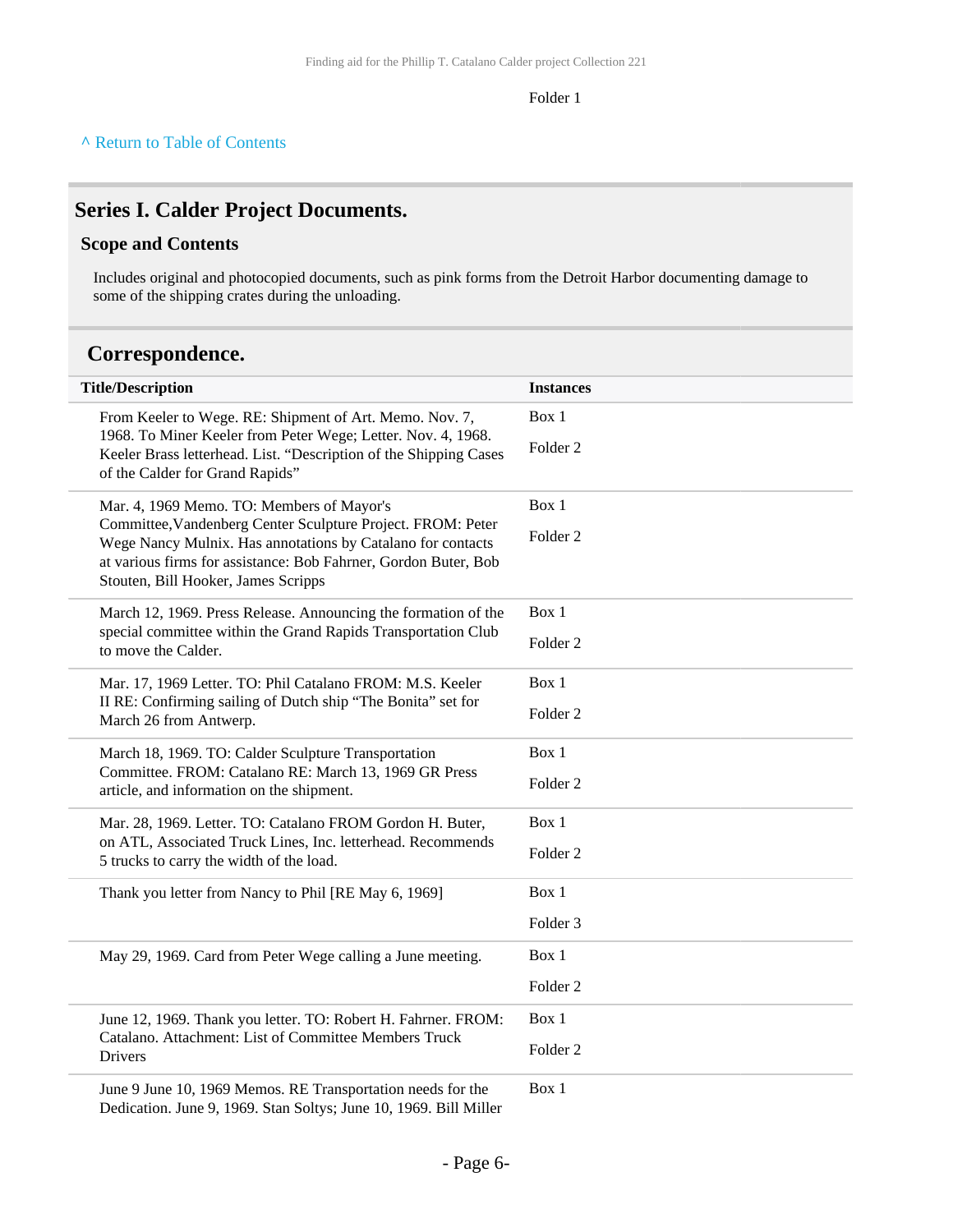|         |                                                                                                                                                                                                                        | Folder 4            |
|---------|------------------------------------------------------------------------------------------------------------------------------------------------------------------------------------------------------------------------|---------------------|
|         | Passenger Assignments for Motorcade from Kent County<br>Airport to Vandenberg Center                                                                                                                                   | Box 1               |
|         |                                                                                                                                                                                                                        | Folder 4            |
|         | May 3, 1984. TO: Peter Wege From: Catalano. RE: Information<br>on the earlier project                                                                                                                                  | Box 1               |
|         |                                                                                                                                                                                                                        | Folder 5            |
|         | Notes on Calder Sculpture Project / Phil Catalano April 29, 1969<br>to May $6, 1969.$ (8 sheets, stapled)                                                                                                              | Box 1               |
|         |                                                                                                                                                                                                                        | Folder <sub>6</sub> |
|         | Detroit Harbor Terminal, Inc. Bonita sheets (3) May 6, 1969.<br>Three "Consignee's Copy" Pink sheets describing the damage to<br>some of the cases containing the Calder art. 2 sheets of scratch<br>paper with notes. | Box 1               |
|         |                                                                                                                                                                                                                        | Folder <sub>7</sub> |
|         | The Calder – Art or Junk! Given before the GR Transportation<br>Club, Fall 1969                                                                                                                                        | Box 1               |
|         |                                                                                                                                                                                                                        | Folder <sub>8</sub> |
|         | Grand Rapids Transportation Club, Feb. 1968 Flyer. RE: Guest                                                                                                                                                           | Box 1               |
|         | Speaker Buck Matthews. Verso: "President's Message"<br>Frank Hild. The fourth paragraph on this side talks about Phil                                                                                                  | Folder <sub>8</sub> |
| of art. | Catalano as Chairman of the study committee to move 35 tons                                                                                                                                                            |                     |
|         | Business cards (2): Southern Furniture Transport, Inc. Phillip                                                                                                                                                         | Box 1               |
|         | T. Catalano, Executive Director; C.S. Sieswerda, Representing<br>Import Export Service Co.                                                                                                                             | Folder 9            |

### <span id="page-6-0"></span>**Miscellaneous Documents**

| <b>Title/Description</b>                                                                                                | <b>Instances</b> |
|-------------------------------------------------------------------------------------------------------------------------|------------------|
| "La Grande Vitesse" A Special Commemorative Edition of                                                                  | Box 1            |
| Lithographs by Alexander Calder / Margaret Crawford, Co-<br>Chairman, GVSH Friends of the Arts  n.d. Given by Calder to | Folder 10        |
| build an endowment for the fine arts college at GVSU. 75 hand<br>signed 425 signed items                                |                  |
|                                                                                                                         |                  |
| "La Grande Vitesse" / by Alexander Calder. Program. June 14,                                                            | Box 1            |
| 1969.                                                                                                                   | Folder 10        |
|                                                                                                                         |                  |

#### **^** [Return to Table of Contents](#page-1-0)

### <span id="page-6-1"></span>**Series II. Clippings**

#### **Scope and Contents**

Includes newspaper clippings about the transport, the project, and the dedication, primarily from the Grand Rapids Press, but also from other local or regional newspapers.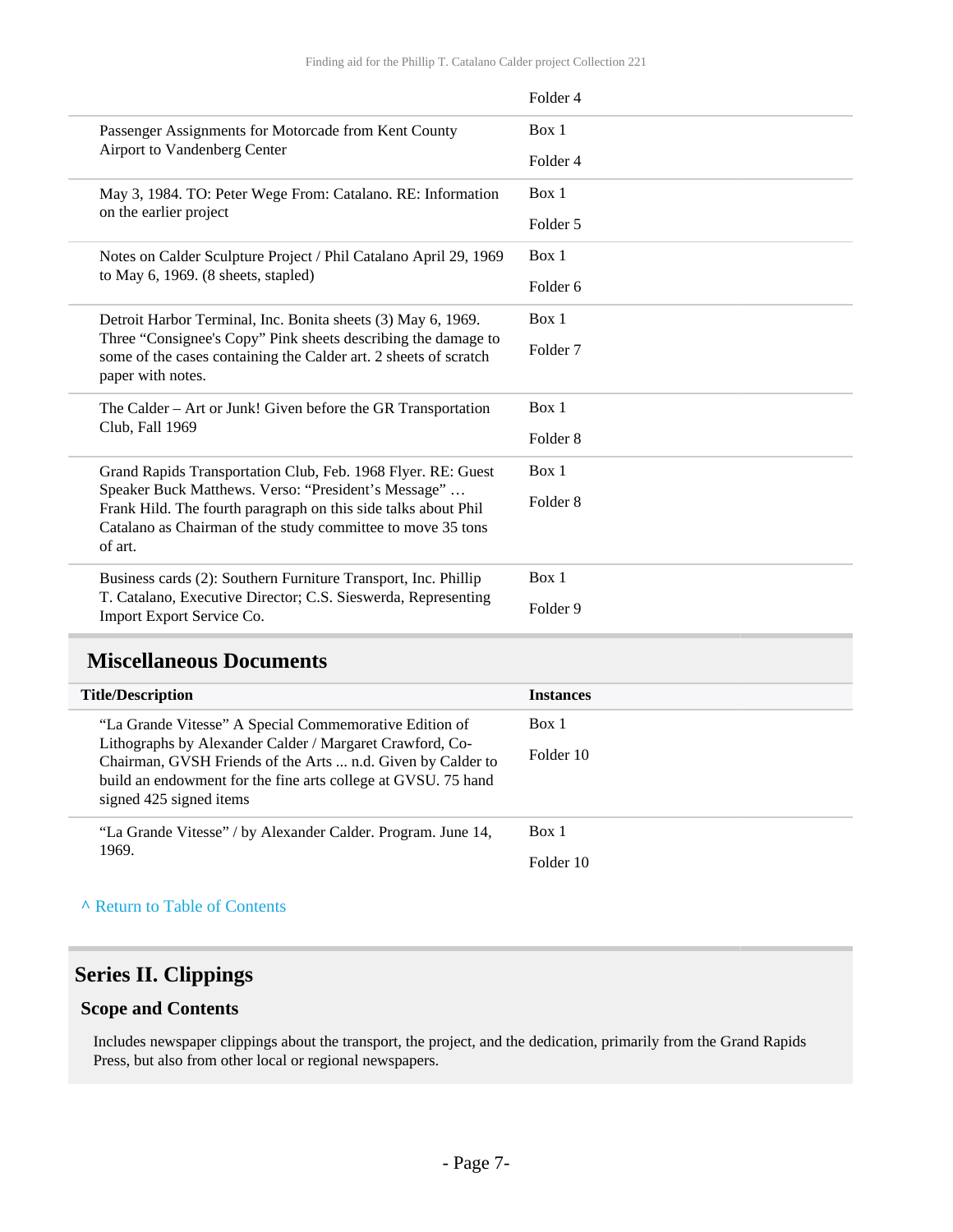Also includes images of the Calder sculpture clipped from other sources, many unidentified.

| <b>Title/Description</b>                                       | <b>Instances</b> |
|----------------------------------------------------------------|------------------|
| Chicago Tribune, June 15, 1969. "42 Tons of Art for Grand      | Box 1            |
| Rapids" / Thomas Willis                                        | Folder 12        |
| Detroit Free Press. "42-Tom Art controversy dedicated in Grand | Box 1            |
| Rapids" [Damaged]                                              | Folder 13        |

# <span id="page-7-0"></span>**Graphic Clippings**

| <b>Title/Description</b>                                     | <b>Instances</b> |
|--------------------------------------------------------------|------------------|
| Cover. Greater Grand Rapids Chamber of Commerce News.        | Box 1            |
| June 1969.                                                   | Folder 11        |
| Cover. Greenlight. North American Van Lines. Oct.-Nov. 1969. | Box 1            |
|                                                              | Folder 11        |
| "The Story behind the Stabile" Source unknown.               | Box 1            |
|                                                              | Folder 11        |
| Big and Bright Red. pg. 4 Source Unknown                     | Box 1            |
|                                                              | Folder 11        |
| Calder Stabile on way to Grand Rapids. Grand Rapids          | Box 1            |
| Magazine, n.d.                                               | Folder 11        |
| "The hand of the Master" Mies van der Rohe. Fortune, Apr.    | Box 1            |
| 1969, pg. 93. RE International style buildings.              | Folder 11        |
| The Calder Stabile / by Ellen Williams [poem] Photocopy.     | Box 1            |
| Source unknown.                                              | Folder 11        |

# <span id="page-7-1"></span>**GR Press Clippings**

| <b>Title/Description</b>                                       | <b>Instances</b> |
|----------------------------------------------------------------|------------------|
| April 3, 1969. "Sculpture Help Sought as Shipping Cost Soars / | Box 1            |
| Maury De Jonge                                                 | Folder 15        |
| May 6, 1969. "Calder Work in Crates Here"                      | Box 1            |
|                                                                | Folder 15        |
| March 13, 1969. "Tons of Jigsaw Puzzle; sculpture due in       | Box 1            |
| pieces"                                                        | Folder 15        |
| Grand Rapids Press. Wonderland, West Michigan Magazine,        | Box 1            |
| Apr. 20, 1969. "Grand Rapids gets a masterwork" The strong-    | Folder 14        |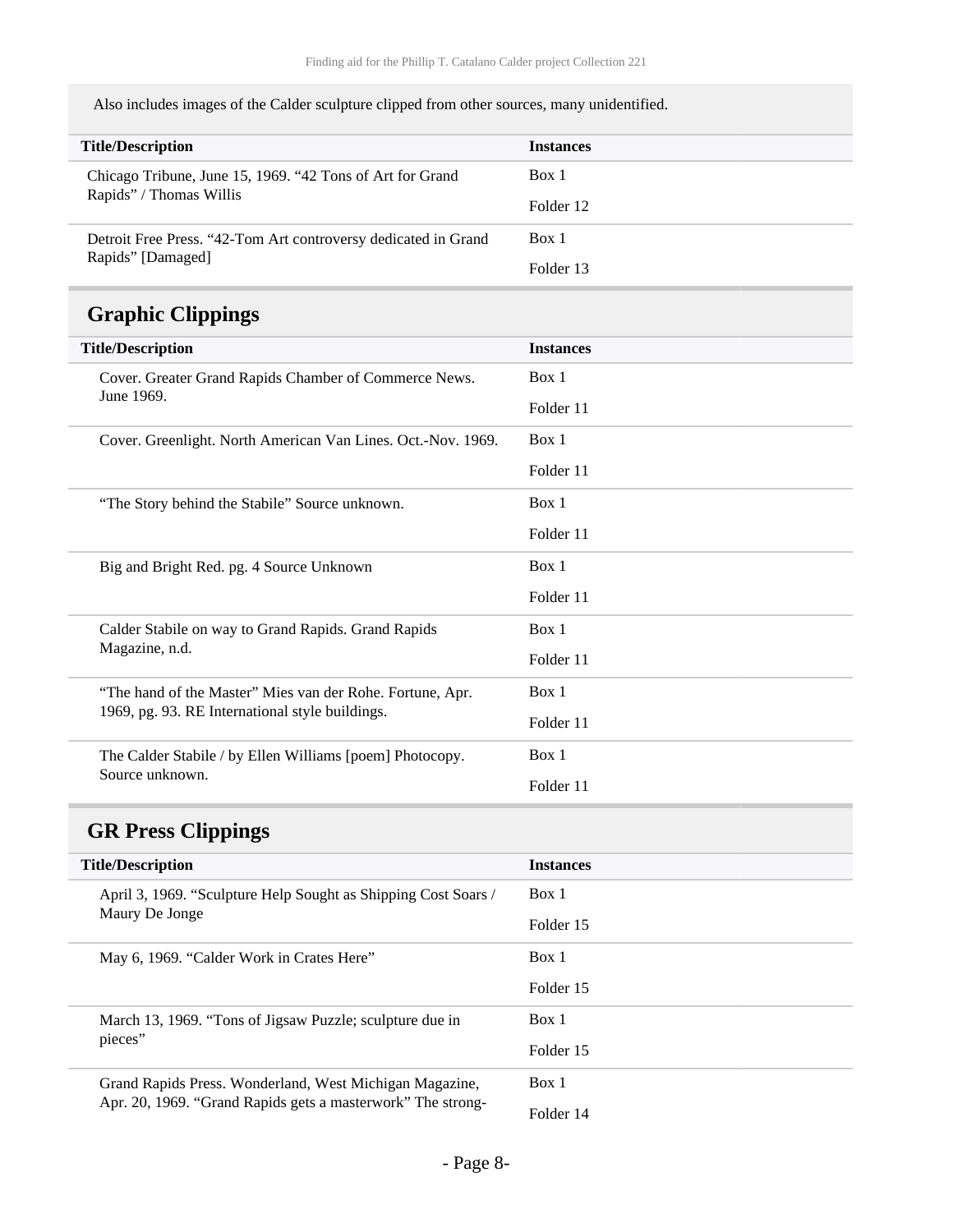handed loner who made 'La Grande Vitesse" / by Bernice Mancewicz

### <span id="page-8-0"></span>**GR Press, June 15, 1969. Dedication Coverage**

| <b>Title/Description</b>                                        | <b>Instances</b> |
|-----------------------------------------------------------------|------------------|
| "City and Kent officially get Calder's Work"                    | Box 1            |
|                                                                 | Folder 15        |
| "Louisa Calder wants a sane nuclear policy"                     | Box 1            |
|                                                                 | Folder 15        |
| "Nancy Mulnix guide fore behind stabile"                        | Box 1            |
|                                                                 | Folder 15        |
| "La Grande Vitesse dedication is occasion for celebration"      | Box 1            |
|                                                                 | Folder 15        |
| "It was Sandy Calder's Kind of Crowd"                           | Box 1            |
|                                                                 | Folder 15        |
| "Calder Gamely Greets Guests, Finally Tires"                    | Box 1            |
|                                                                 | Folder 15        |
| Jigsaw Puzzle by the Ton; sculpture coming in pieces."          | Box 1            |
|                                                                 | Folder 15        |
| <b>Source Unknown</b>                                           |                  |
| <b>Title/Description</b>                                        | <b>Instances</b> |
| "Calder Art Unveiling is June 14"                               | Box 1            |
|                                                                 | Folder 15        |
| "Calder Work En Route Here"                                     | Box 1            |
|                                                                 | Folder 15        |
| "Interpreter" Newspaper Clippings                               |                  |
| <b>Title/Description</b>                                        | <b>Instances</b> |
| Apr. 9, 1969. Why was Calder Sculpture a secret in first place? | Box 1            |
|                                                                 | Folder 16        |
| Calder sketch spurs controversy, Apr. 9, 1969.                  | Box 1            |
|                                                                 | Folder 16        |

<span id="page-8-2"></span><span id="page-8-1"></span>**^** [Return to Table of Contents](#page-1-0)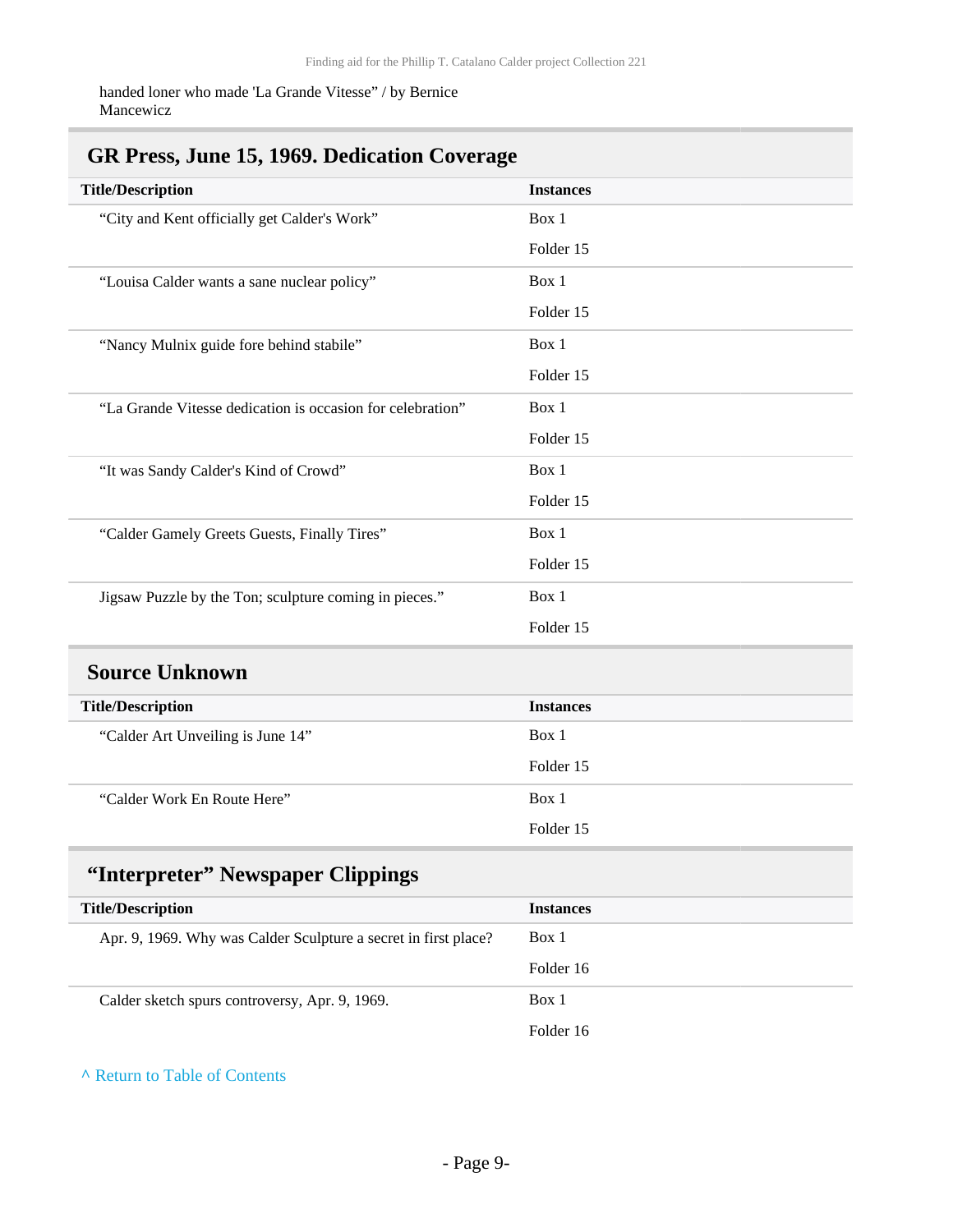### <span id="page-9-0"></span>**Series III. Photographs Slides**

#### **Scope and Contents**

Includes a set of eleven black & white photographs from Advertising Photographer William Andrews, who documented construction of La Grande Vitesse, for the project. The Slides are currently unprocessed; see the Archivist.

### <span id="page-9-1"></span>**Black white 8x10 by William Andrews, Advertising Photography (11). Received in envelop from Aves Advertising, Inc.**

| <b>Title/Description</b>                                                                                                                                                                                                                                                                                 | <b>Instances</b> |
|----------------------------------------------------------------------------------------------------------------------------------------------------------------------------------------------------------------------------------------------------------------------------------------------------------|------------------|
| 1. View from roof of new Kent County Building, NE toward                                                                                                                                                                                                                                                 | Box 1            |
| Immanuel Lutheran Church. La Grande Vitesse in construction<br>on the plaza, with a large crane lifting pieces. A corner of the<br>new City Building is seen left. "A-10"                                                                                                                                | Folder 17        |
| 2. View NE to Lookout Hill, the Expressway, and Michigan<br>Ave. La Grande Vitesse in construction in Vandenberg Center<br>plaza. A large crane at right lifts pieces from the plaza into place<br>on the sculpture. "A-12"                                                                              | Box 1            |
|                                                                                                                                                                                                                                                                                                          | Folder 17        |
| 3. View to the NE. An early image in the construction of La                                                                                                                                                                                                                                              | Box 1            |
| Grande Vitesse on Vandenberg Plaza. This image shows the<br>footings, and one piece lying near the footings. Other pieces<br>are scattered on the plaza. A large crane stands ready to lift the<br>pieces. Immanuel Lutheran Church and Lookout Hill are seen in<br>the background, upper left. "B-6"    | Folder 17        |
| 4. View to the NW of La Grande Vitesse in construction. The                                                                                                                                                                                                                                              | Box 1            |
| new City Building is seen behind the sculpture. A crane, not<br>seen, holds a piece of the sculpture in the air. "C-12"                                                                                                                                                                                  | Folder 17        |
| 5. La Grande Vitesse, in construction in Vandenberg Plaza,<br>is seen behind the large crates in the foreground. A piece is<br>being lifted by a large crane. A member of the construction crew<br>sits atop the large crates. The new City Building is behind the<br>sculpture in the background. "E-3" | Box 1            |
|                                                                                                                                                                                                                                                                                                          | Folder 17        |
| 6. La Grande Vitesse" appears now constructed in Vandenberg                                                                                                                                                                                                                                              | Box 1            |
| Plaza, perhaps with scaffolding ready for the painters. "G-2"                                                                                                                                                                                                                                            | Folder 17        |
| 7. Peter Wege, left, Co-Chair of the Vandenberg Center                                                                                                                                                                                                                                                   | Box 1            |
| Sculpture Project Committee and Grand Rapids Mayor Christian<br>Sonneveldt, point out the address on a piece of one of 10 large<br>crates which transported "La Grande Vitesse" to the U.S. The<br>crate is address to"Christian H. Sonneveldt". "G-7"                                                   | Folder 17        |
| 8. View North on Ottawa Avenue, across the street from<br>Vandenberg Center plaza. A large crane in the street is ready<br>to lift pieces of the steel sculpture. The Grand Rapids Press<br>Building is seen in the background in Michigan Ave. "H-2".                                                   | Box 1            |
|                                                                                                                                                                                                                                                                                                          | Folder 17        |
| 9. View West across Ottawa Street to Vandenberg Center plaza,<br>where three construction crew members are working with a                                                                                                                                                                                | Box 1            |